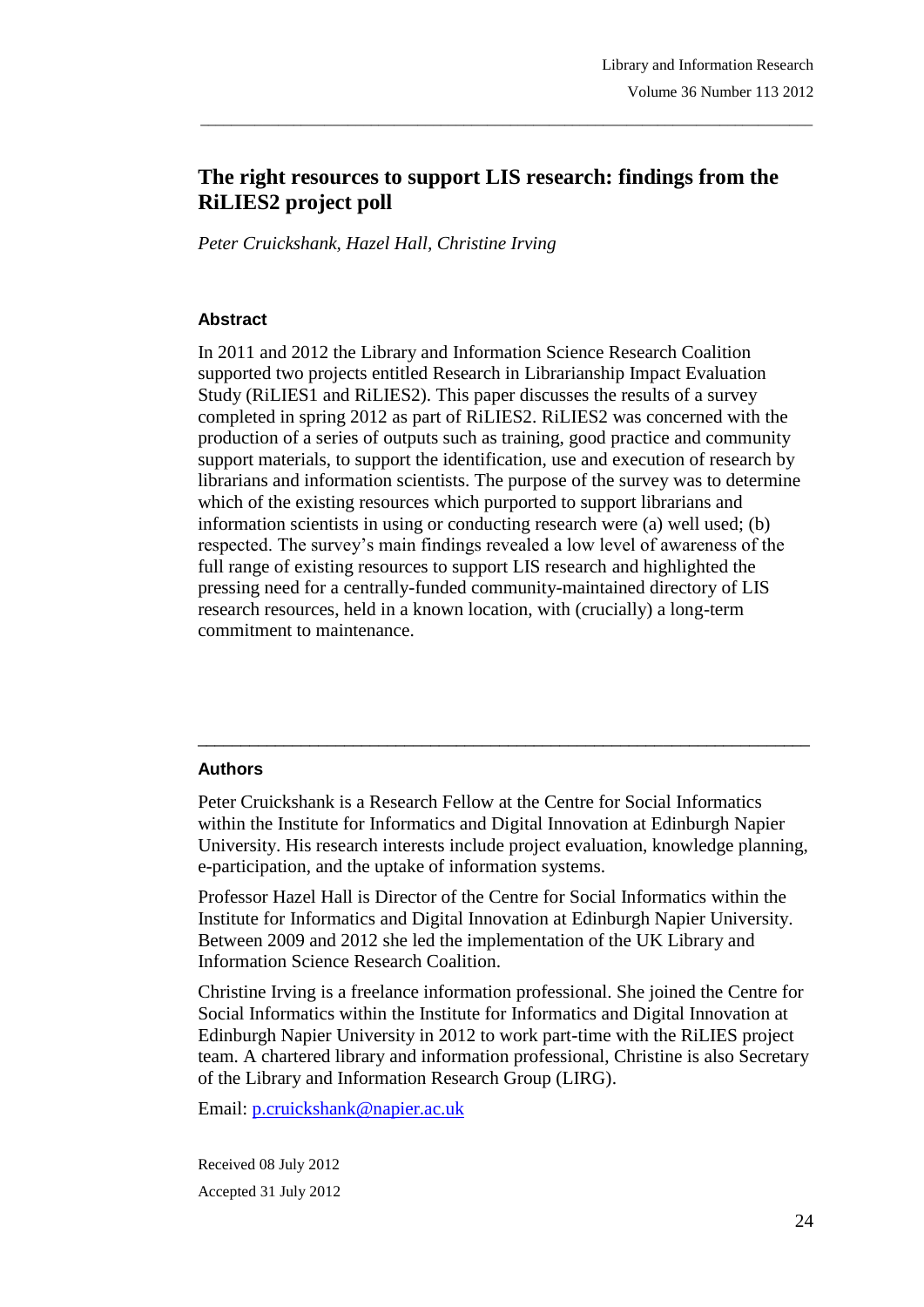# **1 Introduction**

In 2011 the UK Library and Information Science Research Coalition supported a six-month research project which investigated the extent to which funded research projects in the domain of library and information science (LIS) influence practice. The Research in Librarianship Impact Evaluation Study (RiLIES) focused on the identification of factors that increase or hinder the impact of research findings on those who deliver library and information services. The project's findings largely confirmed that there is a disconnect between LIS research and practitioner communities. They also revealed that the level of impact that research projects enjoy depends on a number of factors, most importantly:

\_\_\_\_\_\_\_\_\_\_\_\_\_\_\_\_\_\_\_\_\_\_\_\_\_\_\_\_\_\_\_\_\_\_\_\_\_\_\_\_\_\_\_\_\_\_\_\_\_\_\_\_\_\_\_\_\_\_\_\_\_\_\_\_\_\_\_\_\_\_\_\_\_\_\_\_\_\_\_

- 1. How a project is planned and conceived;
- 2. The extent to which practitioners are involved in the execution of a project;
- 3. How project findings are reported.

Organisational factors that support a receptive target audience for research output are also of significance to the question of research impact in practice. The full project report *Enhancing the impact of LIS research projects* was published by the Research Information Network in February 2012 and is freely available to download (Cruickshank, Hall and Taylor-Smith, 2011).

In response to the findings of the RiLIES work, a successor project was established. RiLIES2 was concerned with the production of a series of outputs such as training, good practice and community support materials, to support the identification, use and execution of research by librarians and information scientists.

The RiLIES2 project team was keen to ensure that this follow-on work would not replicate existing resources. Related to this, it was important to identify the best format and "home" for any new resources created as part of the project. Therefore in April 2012 UK-based LIS professionals were invited to take part in a short poll. The poll's findings were used to determine which of the existing resources which purport to support librarians and information scientists in using / conducting research are:

- a. Well used;
- b. Respected.

This article summarises the findings of the poll.

# **2 Methodology**

An online survey was created using the same tool (SurveyGizmo) which had been successfully used in earlier phases of the RiLIES project. One advantage of this approach was that it was easy to collect comparable demographic information.

The survey was aimed at LIS professionals based in the UK. LIS professionals from other countries were also welcome to respond.

JISC mailing lists, supplemented by active tweeting from the LIS Research Coalition accounts (@LISResearch and @LIS\_RiLIES in particular ), were the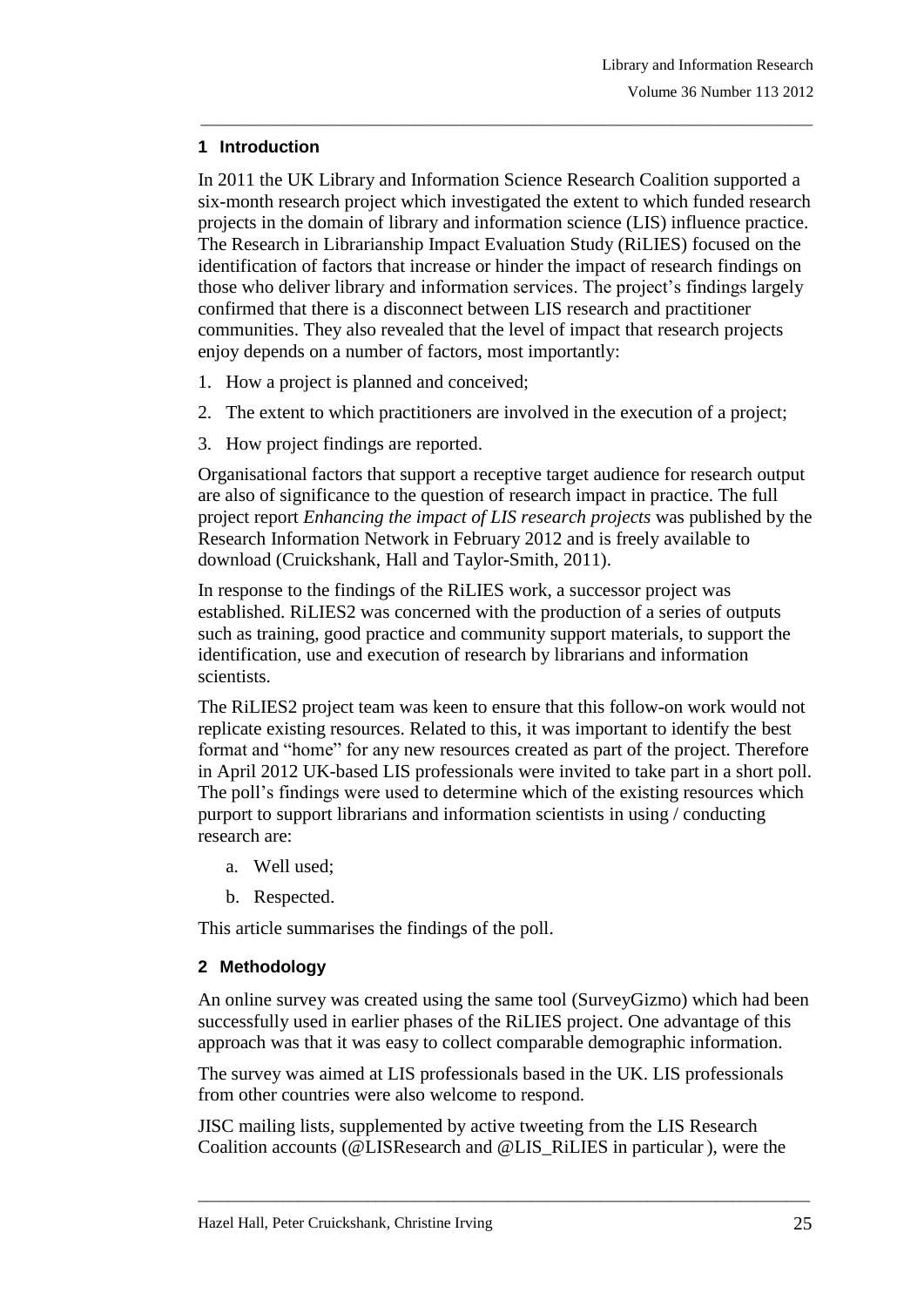main routes to target invitations for participation at LIS professionals. We would also like to acknowledge the support of *Information Today Europe* [\(http://www.infotodayeurope.com/\)](http://www.infotodayeurope.com/) in publicising the survey.

\_\_\_\_\_\_\_\_\_\_\_\_\_\_\_\_\_\_\_\_\_\_\_\_\_\_\_\_\_\_\_\_\_\_\_\_\_\_\_\_\_\_\_\_\_\_\_\_\_\_\_\_\_\_\_\_\_\_\_\_\_\_\_\_\_\_\_\_\_\_\_\_\_\_\_\_\_\_\_

87 responses were received, 78 (90%) of which derived from the UK. The majority of respondents (54, i.e. 62%) were academic librarians (Figure 1). Just 4 responses were received from public librarians. The low response rate from this sector was an issue also encountered in the RiLIES1 project. Indeed, this problem has also been encountered by others when completing LIS research projects.



# **Figure 1: Summary of responses**

The relatively low response rate to the survey as a whole constrains the level of analysis that is possible, particularly in extrapolating our findings beyond the academic librarian community. However, the data could be treated qualitatively as a useful source of new ideas to be evaluated and used in the middle of the study to adjust the project plans.

The main findings from the survey are discussed in the next section.

# **3 Survey results**

# **3.1 Research results: Sources of information**

The first question asked about respondents' knowledge and experience of a list of 19 electronic resources. These had previously been identified from the RiLIES1 study, and through desk research in the early stages of RiLIES2. The results in Figure 1 are sorted so that the resources found to be most useful are at the top.

The data shows that six resources have evidence of being appreciated by most respondents:

- 1. JISC mailing lists;
- 2. *Library and Information Research* (journal);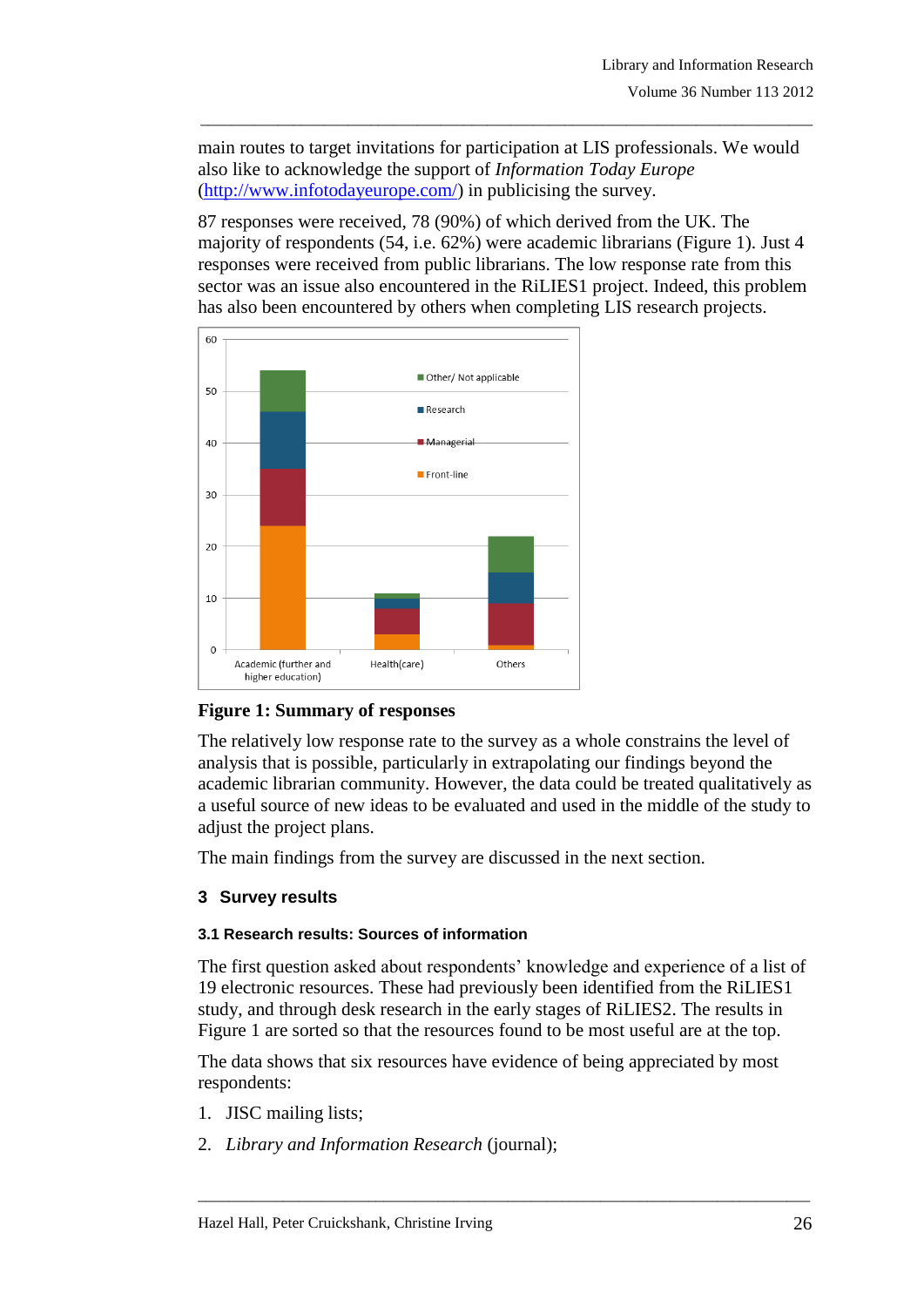- 3. CILIP's Library and Information Research Group (LIRG);
- 4. *Evidence Based Library and Information Practice* (EBLIP) (journal);

\_\_\_\_\_\_\_\_\_\_\_\_\_\_\_\_\_\_\_\_\_\_\_\_\_\_\_\_\_\_\_\_\_\_\_\_\_\_\_\_\_\_\_\_\_\_\_\_\_\_\_\_\_\_\_\_\_\_\_\_\_\_\_\_\_\_\_\_\_\_\_\_\_\_\_\_\_\_\_

- 5. Blogs;
- 6. Twitter feeds.

The resources generated by the RiLIES sister project Developing Research Excellence and Methods (DREaM) was an honourable runner up.

Respondents' comments supported previous findings that mailing lists (particularly operated by JISC [\(https://www.jiscmail.ac.uk/](https://www.jiscmail.ac.uk/) )) continue to be the main source of information for many who are interested in research. A possibly related observation is that a number of resources (circled in Figure 2) have still to get their audience to move from "heard of it" to "have tried it": particular examples are the DREaM resources, the *EBLIP* journal and LIRG.



**Figure 2: Awareness and use of resources**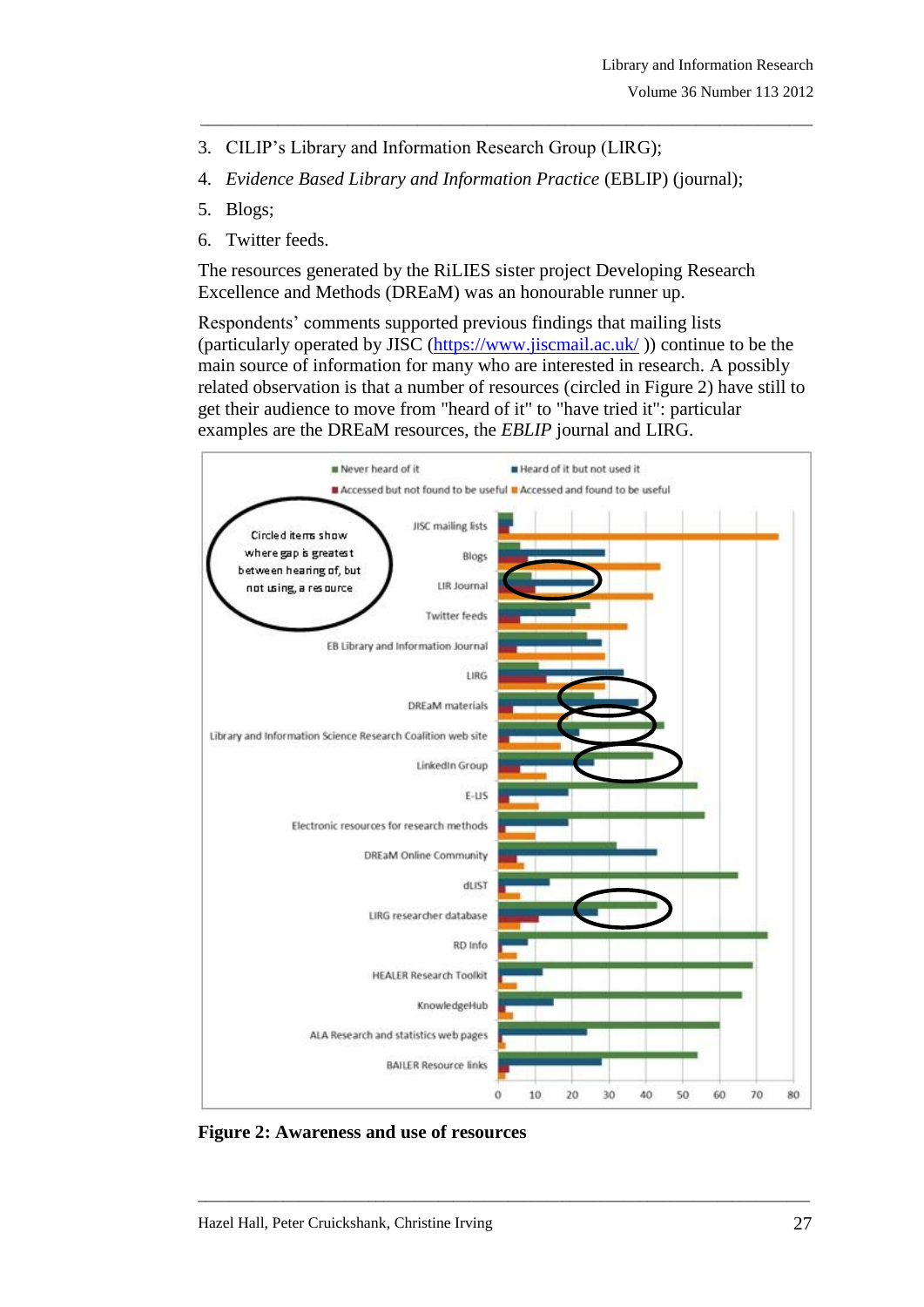Another issue is that some of the resources identified have been found to be wanting. A large proportion of respondents reported that they had accessed particular resources, but not found them useful. This applied to two sets of resources which rely on volunteer effort for their maintenance:

\_\_\_\_\_\_\_\_\_\_\_\_\_\_\_\_\_\_\_\_\_\_\_\_\_\_\_\_\_\_\_\_\_\_\_\_\_\_\_\_\_\_\_\_\_\_\_\_\_\_\_\_\_\_\_\_\_\_\_\_\_\_\_\_\_\_\_\_\_\_\_\_\_\_\_\_\_\_\_

- 1. web pages of the Library and Information Research Group (LIRG);
- 2. BAILER resource links.

Long-term commitment to resource curation is a key issue here.

Many respondents had simply not heard of a number of the resources listed in the survey. This was even the case for academic LIS practitioners. Amongst the less "visible" resources were some based in the US, such as dLIST, RD Info and ALA. In addition, Knowledge Hub [\(http://knowledgehub.local.gov.uk/\)](http://knowledgehub.local.gov.uk/), which is potentially a key UK community-site for public sector workers, was little known. Knowledge Hub is hosted by the Local Government Association. According to the web site it provides "secure online knowledge sharing for councillors and officers to connect and communicate with peers across government" (Local Government Association, 2012).

Supplementary questions asked respondents to share their recommendations for additional resources. In particular a number of additional sources of news about research results were identified. The majority were mailing lists, blogs and Twitter accounts.

Responses included comments on the usefulness of Twitter and other streaming news sources in leading to useful or interesting work. One approach is to create Twitter lists, such as [http://twitter.com/imlaurie/digital-libraries,](http://twitter.com/imlaurie/digital-libraries) which tracks 39 librarians' tweets. The project Twitter account (@LIS\_RiLIES) now follows over 250 twitter accounts of practitioners and organisations whose work is relevant to LIS research. It started lists on information sources

[\(https://twitter.com/#!/LIS\\_RiLIES/information-sources\)](https://twitter.com/#!/LIS_RiLIES/information-sources) (currently 33 members) and routes for research impact [\(https://twitter.com/#!/LIS\\_RiLIES/research](https://twitter.com/#!/LIS_RiLIES/research-impact)[impact\)](https://twitter.com/#!/LIS_RiLIES/research-impact) (with 29 members), and providing a resource for the wider LIS community.

#### **3.2 Creating legacy resources: Options for project output**

The aim of the second group of questions in the survey was to establish priorities for the RiLIES project's outputs, with the supplementary aim of identifying any other types of material (as yet not identified by the project team) that could be considered.

As the Figure 3 shows, the core proposals generally attracted positive responses, although some doubt was expressed about the idea of a large poster.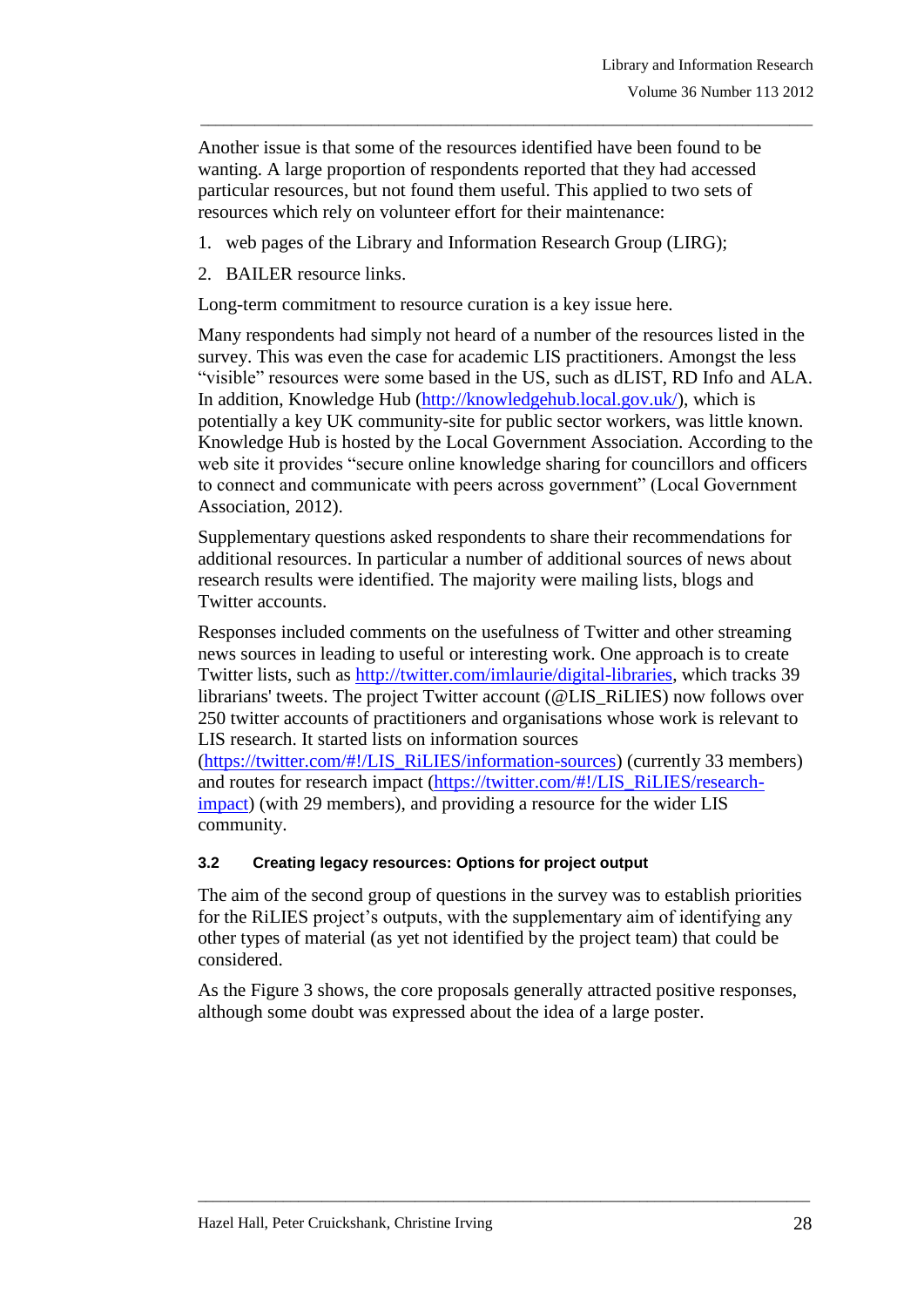

#### **Figure 3: Prioritising outputs for impact**

Some comments implied that a flyer/leaflet format might be better for communicating information about resources to help support LIS research. Tipsheets and brief, practical best practice guidelines on a broad range of topics were also suggested. However, it is recognised that such proposals only work in practice when a process is in place to ensure the content is kept up to date: there needs to be a long-term commitment to maintain any resources created.

Other suggestions from the survey included:

- Discussion space for questions and answers. The LIS community seems to be most happy using mailing-lists, so an approach may to either set up a new JISC LIS-\* list, or to identify an existing list that could be used for discussion and support. LIS-LIRG would be an excellent candidate for this.
- Links to resources outside the UK which might address the low knowledge of US-based resources such as dLIST and RD.

Feedback also pointed out the need to maintain awareness of distinct areas of LIS practice. For instance library management is a very different subject area from information retrieval. Similarly, although some information sources are general, different sectors do have their own requirements.

#### **3.3 Spreading the word: dissemination options**

The final group of questions in the survey asked for feedback on the best way to publicise the RiLIES project's work. Perhaps predictably, given that the majority of respondents were from the academic sector, conventional routes were the most popular, so a project report and associated academic papers will remain core to the project's output. Preference was frequently expressed for open access journals. This may partly reflect a RiLIES1 finding that many LIS practitioners are not aware that CILIP membership gives access to many journal articles through subscriptions and online databases (CILIP, 2012).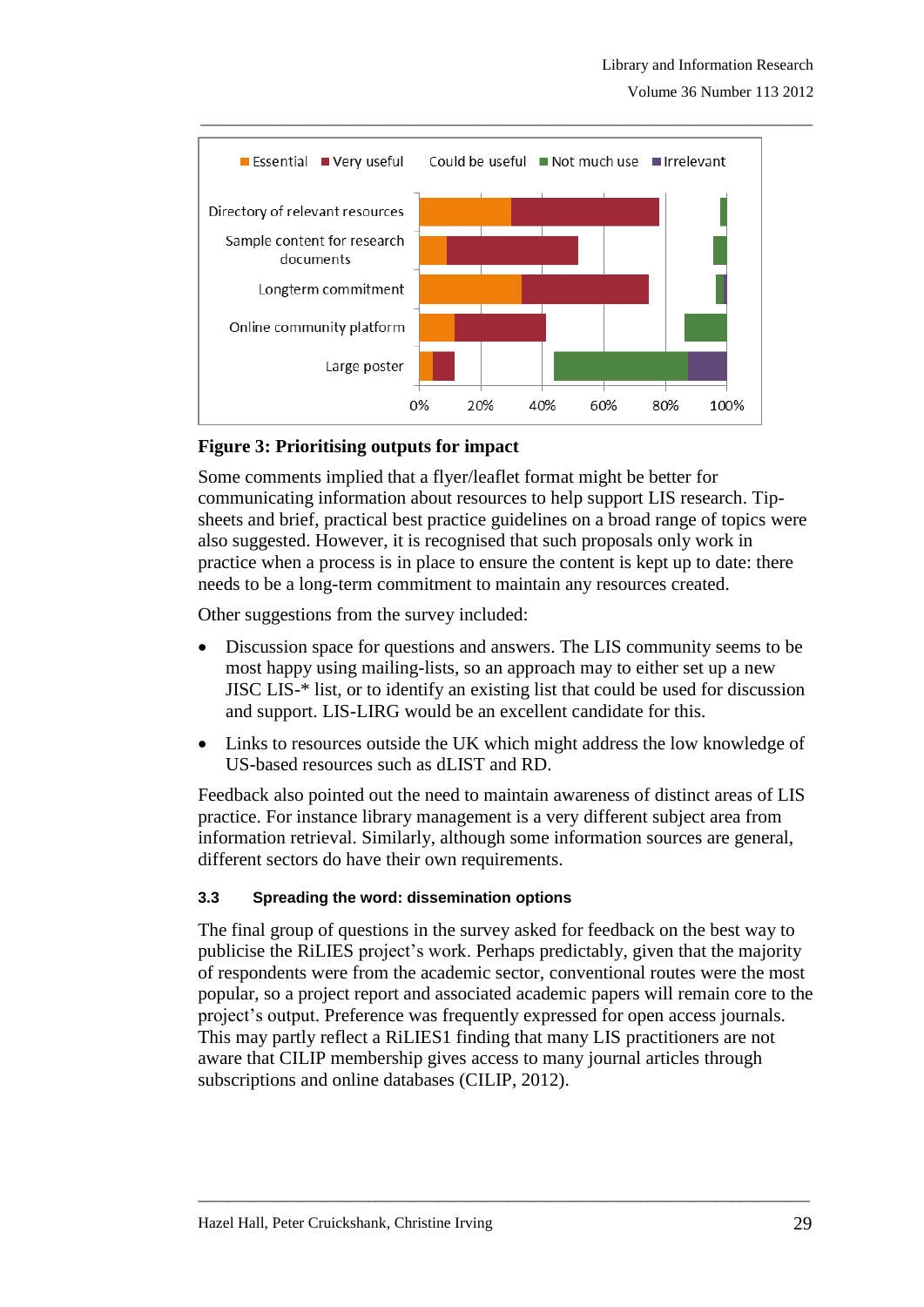Volume 36 Number 113 2012



# **Figure 4: Preferred dissemination options**

There was some support for the RiLIES2 team to create a PowerPoint presentation on LIS research resources for use in conferences and workshops, but also some expressed doubt over its usefulness. Since the RiLIES2 project results would be presented to audiences, it was still deemed logical to make presentation material used available for wider use, even if its ultimate take-up were low.

Some social media channels were explicitly mentioned as preferred routes for disseminating news of the RiLIES2 project. These included the (existing) Academic Librarian Facebook group, LinkedIn groups and (JISC) mailing lists. Blogging had some support (linked with RSS feeds), as had tools for information sharing such as bookmarking applications Diigo/Delicious. SlideShare was also mentioned several times.

Webinars and other forms of online presentations such as vodcast/podcast emerged several times as a route to reach people who cannot physically attend face-to-face dissemination events, and to act as a permanent record of the work completed. The challenge here is to make such material usable. At a minimum this would involve indexing videos, but could also include embedded hyperlinks and documents.

Suggested offline approaches for dissemination included publishing news items in the general and practitioner journals (e.g. CILIP, SCONUL Focus). Face to face routes were also mentioned, reflecting the importance attributed to this mode of communication in RiLIES1. Examples included informal talks to CILIP groups, workshops and conferences aimed at practitioners, piggy-backing on existing events.

#### **5 Conclusion**

In general, the RiLIES2 survey supported the assumptions behind the project. However, the low level of awareness of existing resources to support LIS research was surprising, especially given that the respondents to a survey such as this are likely to be *more* aware of research resources than the general LIS practitioner community.

The RiLIES2 team learnt from the survey results that the focus of the remainder of the project should be on the dissemination of information about existing resources and any new material should aim to highlight existing resources.